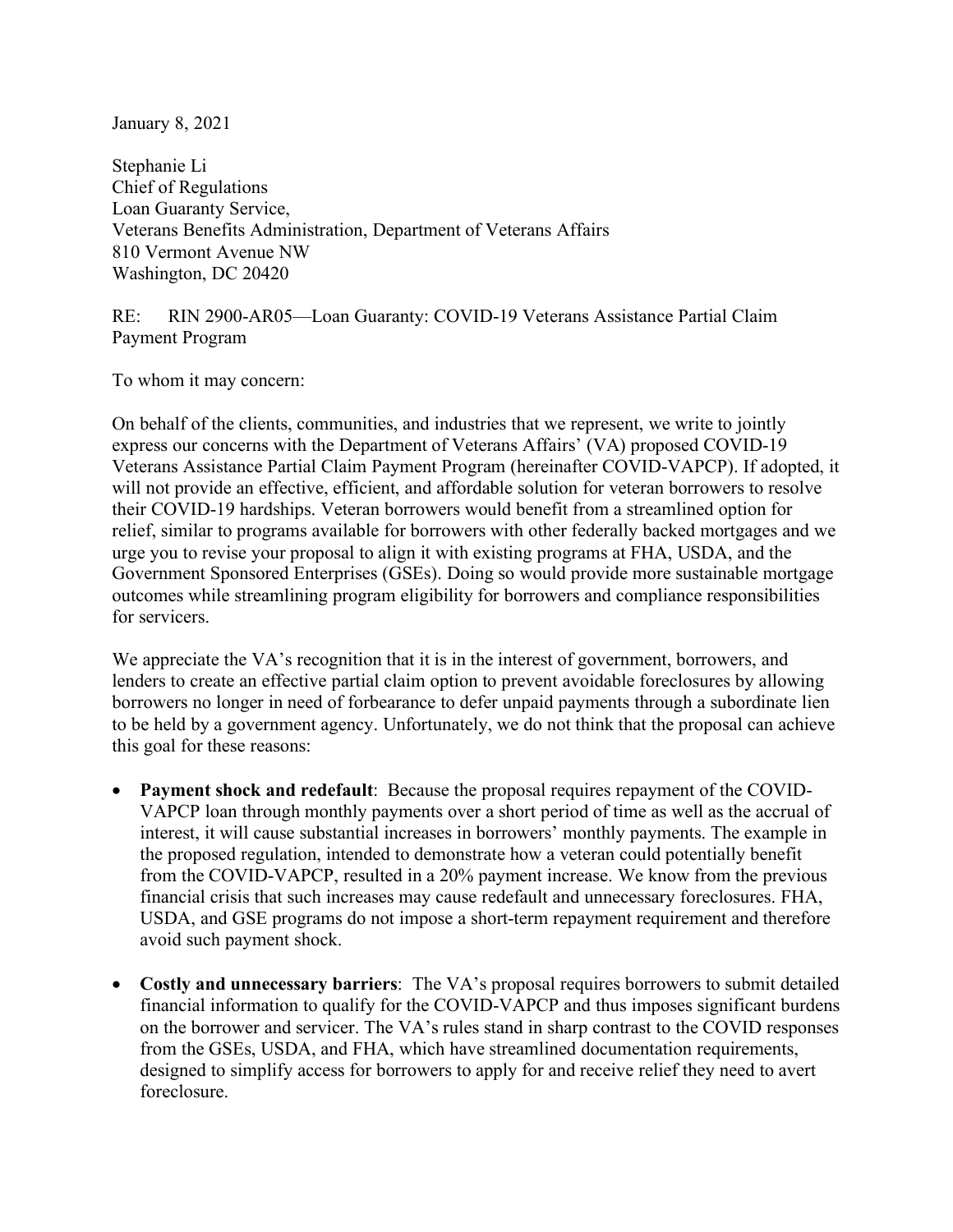- **Significant operational costs and delay in execution without corresponding benefit**: Because the COVID-VAPCP varies significantly from the existing partial claim programs, servicers will need to dedicate substantial time and resources to execution. These additional implementation costs will not produce improved borrower outcomes because of the problems with the program described above. Moreover, the expiration date will limit the benefit that borrowers could derive from the costs the servicer incurs as the VA proposes to terminate the availability of the COVID-VAPCP on September 9, 2021. Based on the VA's forbearance policy and the extended nature of the pandemic, there will be borrowers in forbearance at that time who will need access to post-forbearance relief. To address this the VA should make the COVID-VAPCP available until a reasonable time after the last veteran exits their COVID-19 forbearance plan.
- **Limited chance for success**: Even if the COVID-VAPCP could provide relief to borrowers, the VA's placement of the option after other loss mitigation options have been considered, as a "last resort," necessarily limits the impact it can have. To meet the significant need for COVID relief, the VA should make a revised program widely available by offering it concurrently with other loss mitigation options.

Instead of finalizing the COVID-VAPCP, the VA should revise its proposal and implement a program similar to the FHA or USDA COVID standalone partial claim programs. The VA should not require monthly payments, the funds should not bear interest, and access to the program should be streamlined. The program should not have an unnecessarily limited time window for relief, but should be available for all borrowers exiting COVID forbearance.

Thank you for the opportunity to comment.

Sincerely,

American Bankers Association

Americans for Financial Reform Education Fund

Atlanta Legal Aid Society, Inc.

Center for Community Progress

Center for Responsible Lending

Community Legal Services of Philadelphia

Community Home Lenders Association

Connecticut Fair Housing Center

Consumer Action